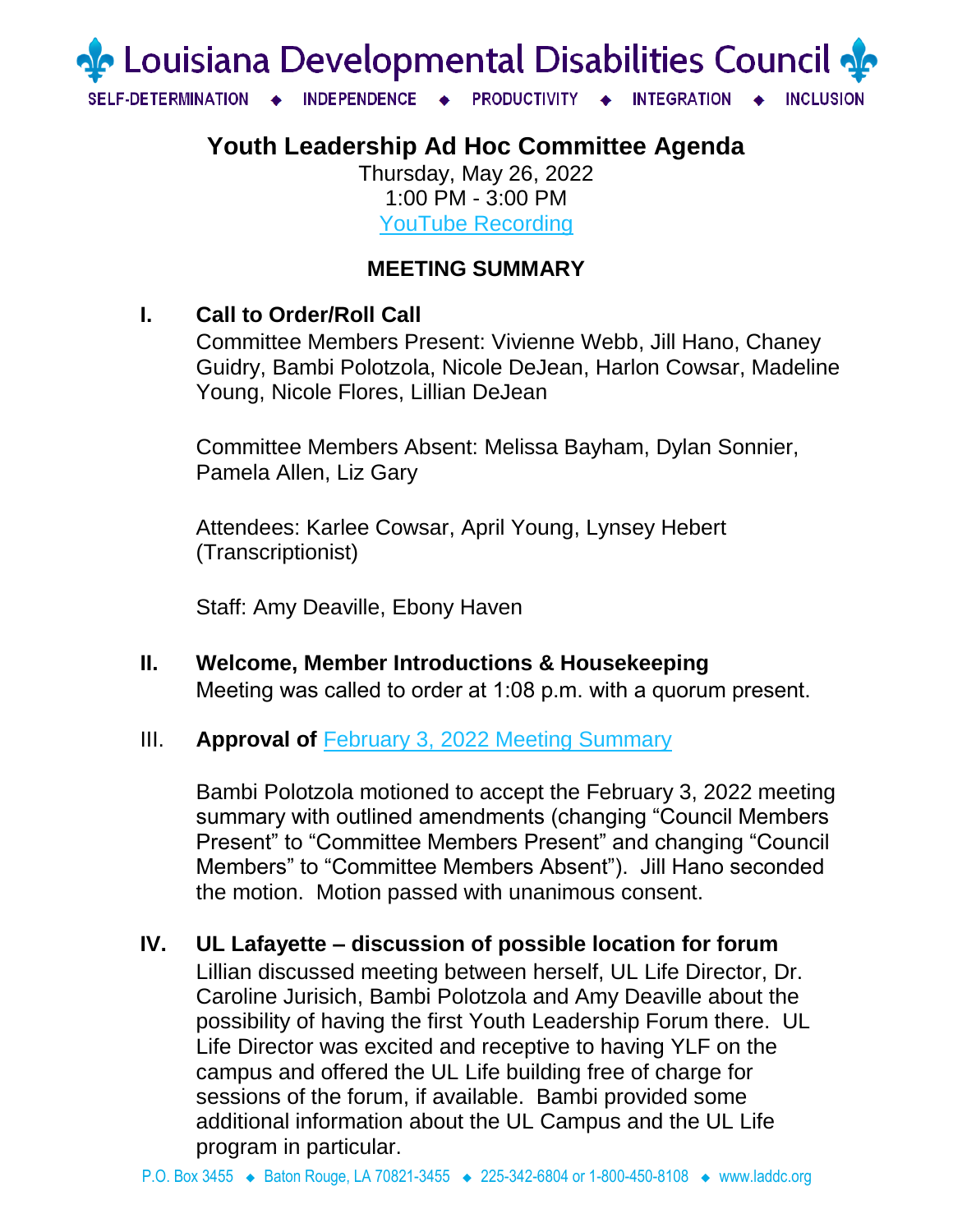

There was some discussion about the possible need for nursing staff during the forum and the possibility of being able to use nursing students from UL. Decisions on need for nursing staff will be made depending on the applications received and delegates accepted and their needs.

**Motion** - made by Nicole Flores that YLF Ad-Hoc Committee proceed with moving forward with UL to use their campus for the first Youth Leadership Forum. Vivienne Webb seconded the motion. No objections or abstentions. Motion passed by unanimous consent.

It was recommended that we discuss and set the dates for the first YLF at the next YLF meeting (in July). The legislative session in 2023 ends June 8, 2023. It was suggested that committee members look at different camps offered during the summer for youth self-advocates and the dates of those to be able to inform the discussion at the next meeting.

Lillian also mentioned that most YLFs have mock debates and those may be easier to do outside of session when there is less happening at the Capital. Jill Hano said that when she went to YLF they did not go to the Capital during session.

**V. Funding from DDC and other possible funding sources**

DD Council has allocated \$30,000 for YLF in next fiscal year. Louisiana Department of Education and Louisiana Rehabilitation Services have asked for a program overview to help them figure out what they are able to help with financially.

Nicole DeJean said that the Oklahoma YLF develops an outcome report and embedded in that is a logic model. She suggested that the committee needs to start developing some of these tools (Pre and post surveys with delegates and with staff; logic model; data gathering) to keep things organized and focused. For sustainability, if we could create a logic model and keep checking it/going back to it, it will help the committee to stay focused. Outline the desired outcomes for delegates and for staff. She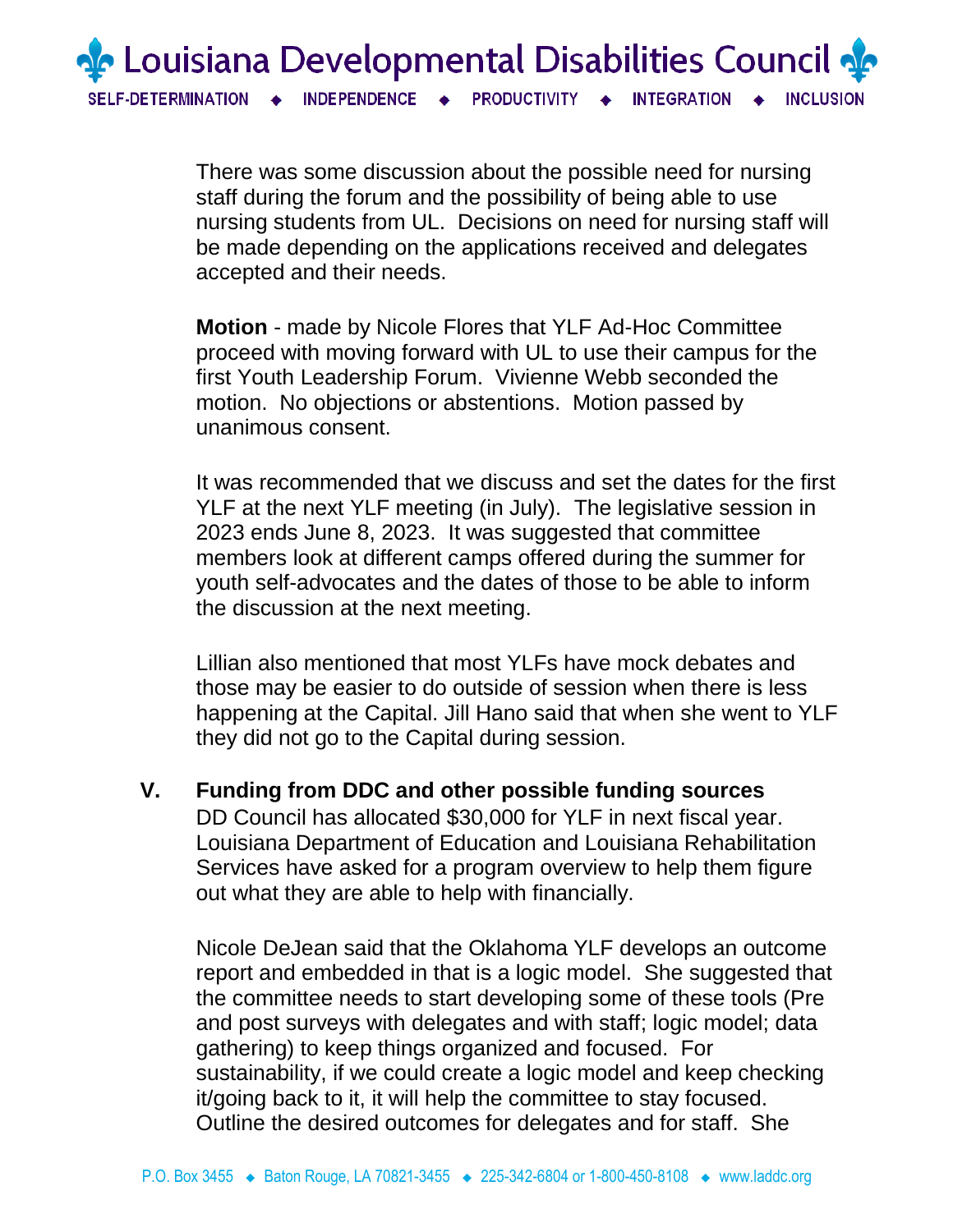

says that she believes that the committee can develop those things (surveys and logic model) themselves.

Lillian said that delegates in other states are supposed to have demonstrated leadership skills, but what that looks like varies from state to state. It was suggested that committee ask for letters of recommendation for delegates that are applying. Lillian said they could ask for references instead of letters of recommendation. Another suggestion was maybe emulating the Partners in Policymaking application process, because PiP students are supposed to also demonstrate leadership skills.

Lillian also mentioned that there is an interview for delegates too, prior to acceptance into the program.

VI. **Oklahoma YLF** - Lillian DeJean is going to the Oklahoma Youth Leadership Forum in 2 weeks.

#### **VII. Development of Program Overview**

A draft version of a Program Overview was reviewed by the committee. Madeline Young suggested using the word "campers" instead of "delegates". Nicole DeJean said that other states use other terms, if they are more focused on legislation, they tend to use "delegates" but if they have a more educational/developmental approach to their programs, they use "students" or some use "student delegates". Another suggestion was to use "leaders" or "youth leaders." Lillian said that she leaned more towards using "leaders".

Madeline Young also suggested changing "staff" to "counselors". Suggested by Nicole DeJean: Individuals with disabilities that work with the youth leaders should be referred to as "mentors" and would provide more peer-to-peer supports. "Counselors" would be the other staff that work with the youth leaders. Nurses would still be referred to as such or could be "nurse counselors."

The committee supported using "leaders", "mentors" and "counselors".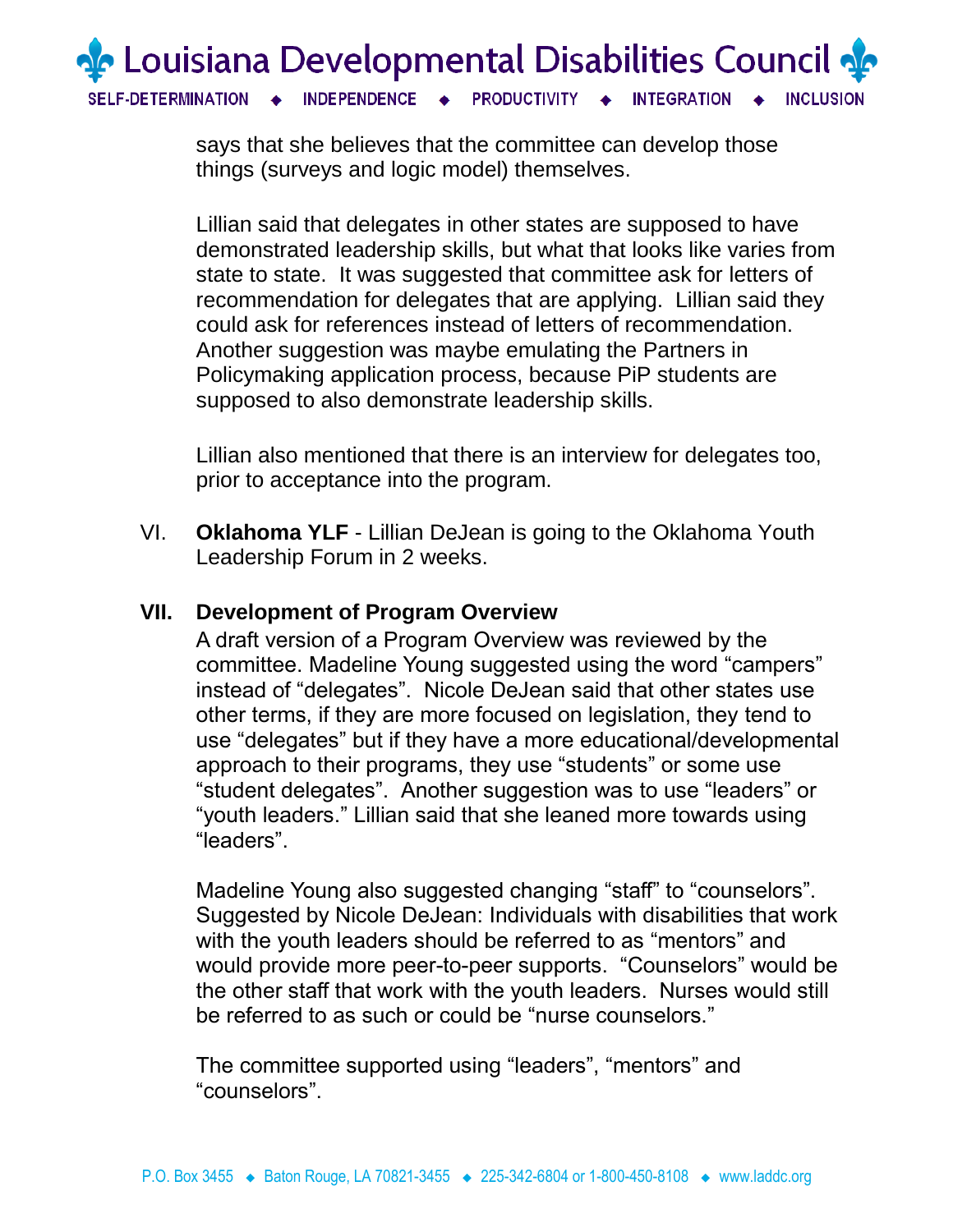

**Motion** – Bambi Polotzola motioned to approve the program overview with the language changes mentioned ("leaders", "mentors" and "counselors"). Nicole Flores seconded the motion. Motion passed by unanimous consent.

### **VIII. Revisit Mission Statement**

Motion to change YLF mission statement to below, made by Madeline Young. Seconded by Nicole DeJean. Motion passed by unanimous consent.

# **The Louisiana Youth Leadership Forum will teach personal and systems advocacy skills, promote disability culture through networking with other self-advocates and empower young people with disabilities.**

Discussion of potential dates for YLF: Through conversation, it was determined that the forum should happen after the end of the 2023 legislative session. It was also suggested that as a follow-up activity, there is a reunion that happens around a yellow shirt day during the 2024 legislative session.

It was suggested that committee members check on other camps dates in the summer to try not to conflict with those dates. Committee members will come back and decide on dates for the first Youth Leadership Forum at the next meeting.

Harlon Cowsar informed the committee that he reached out to the director of Affiliated Blind of Louisiana in Lafayette and that they can assist as a resource for our forum if we are in need of ASL interpreters or materials in Braille – they can provide it. Bambi said that we might be able to get funding for interpreters from the Commission for the Deaf.

#### IX. Public Comment